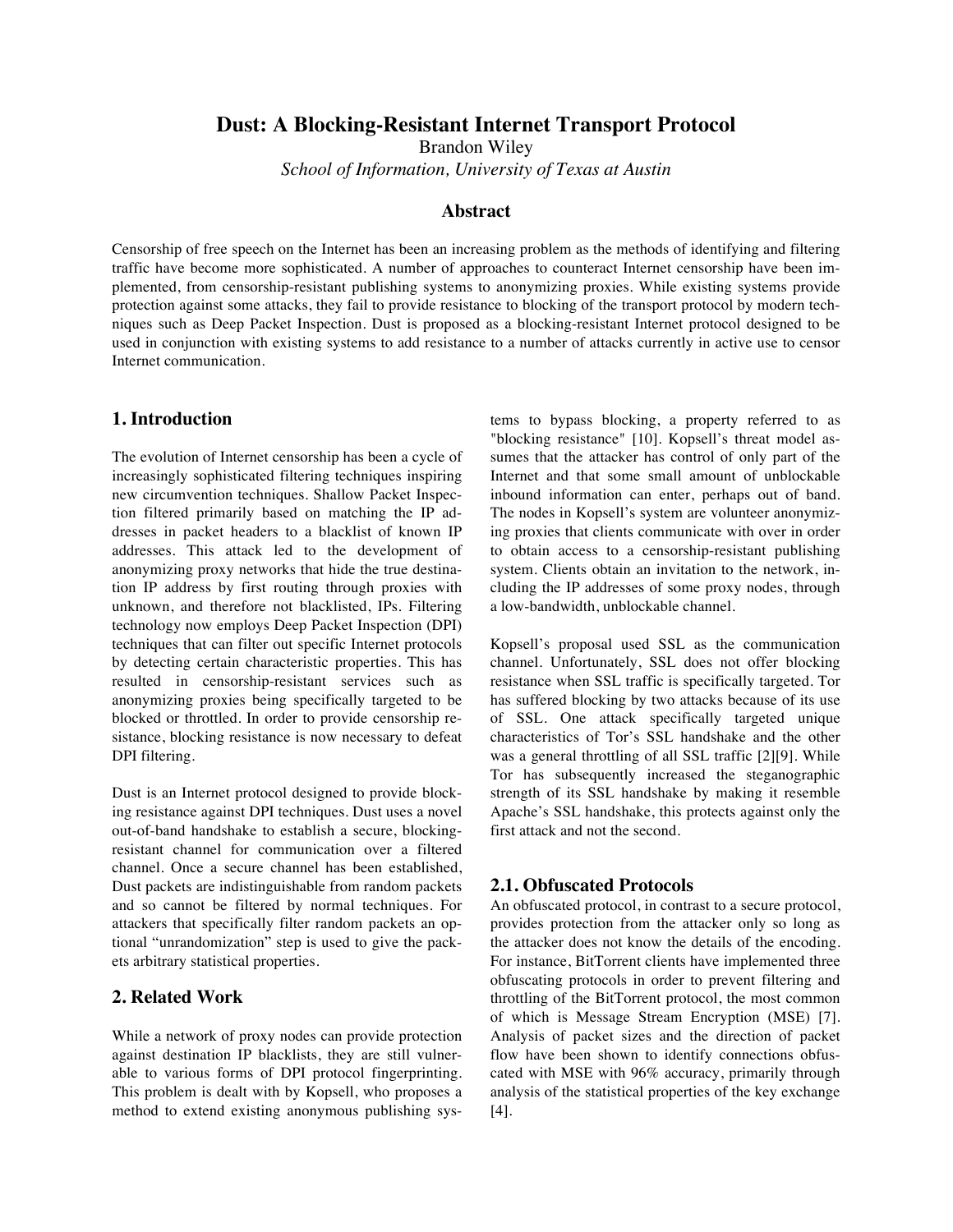Obfuscated TCP (ObsTCP) has gone through several versions, the last of which used DNS records to transmit the encryption keys [8]. This required the attacker to correlate separate communication streams, extracting the keys from the DNS packets and then applying them to the TCP packets. However, an analogous attack has already been demonstrated in the blocking of BitTorrent traffic through monitoring of the tracker protocol traffic to obtain the ports of the BitTorrent protocol connections [10][7]. A similar proposal called tcpcrypt is also easily defeated by looking for static strings in the handshake [1].

Obfuscated-openssh obfuscates the handshake for an existing secure protocol by replacing the handshake portion of an SSH protocol connection with a minimal blocking-resistant encrypted protocol [6]. This handshake is encrypted with a key that is generated by iterated hashes of a seed that is added to the beginning of the encrypted part of the handshake. The iteration number is chosen to be high enough that key generation is slow, so the blocking resistance of this technique relies on key generation being too expensive to scale to all connections simultaneously. However, modern filters are capable of statistically sampling packets and processing them offline, allowing for the obfusation to be defeated at least probabilistically. [11].

#### **3. Design**

Unlike an obfuscated or steganographic protocol, Dust is secure even against attackers that know the full details of the protocol. The difficulty is in negotiating a secure session key without an unencrypted, filtered handshake. Fortunately, Kopsell's model allows for a single out-of-band invitation to be sent prior to the establishment of the data connection. This affordance is the key to creating a protocol which is not merely obfuscated, but rather secure even if the attacker monitors all other traffic and is aware of the design of the protocol.

The Dust protocol implements such a design in order to provide censorship resistance through protocol unobservability. Dust uses out-of-band invitations to perform the first part of the cryptographic handshake. In order to establish protocol unobservability, all packets consist entirely of encrypted or random, single-use bytes so as to be indistinguishable from each other and from random packets. Theoretical attackers that target random packets are dealt with by an optional second stage of "unrandomization" using a reverse Huffman encoder. Table 1 summarizes the various attacks that Dust is designed to defend against.

As in Kopsell's model, a peer must first receive an outof-band invitation to join the network. This invitation contains the IP address and public key of the receiver. The sender can then complete the handshake by sending a single in-band intro packet. The handshake is now complete and each side now has the public key of the other, allowing for a secure session key to be computed. The parties can now communicate bidirectionally with any number of data packets encrypted with the session key that was computed in the handshake. The minimal Dust conversation therefore consists of two logical inband packets: one intro packet, and one data packet. The protocol specification allows for these packets to be chained together inside a single UDP or TCP packet. The use of a single UDP or TCP packet for communication of short messages prevents timing attacks when the payload is sufficiently small. For larger payloads, Dust does not protect against timing attacks based on the timing of the application layer protocol. However, Dust does not add its own unique timing characteristics in the handshake as the handshake consists of only one packet and therefore is not vulnerable to timing attacks except those directed at the timing added by applications using Dust as the underlying transport protocol. It is the responsibility of the application protocol to control its timing in such a way that it is difficult to fingerprint.

### **3.1. Protocol**

In order to accept a connection from a new client, a Dust server must first complete a key exchange with that client. The Dust server first creates an invite packet containing the server's IP, port, and public key, and a newly generated ID and shared secret pair. The invite must then be communicated to the client out-of-band by any means that is effective. The invite is encrypted with a password and so is indistinguishable from random bytes. It can therefore be safely transmitted, along with the password, over an out-of-band channel such as email or instant messaging. It will not be susceptible to attacks which block email communication containing IP addresses because only the password is transmitted unencrypted. If the invitation channel is under observation by the attacker, and only in the case that the attacker is specifically attempting to filter Dust packets, then the password should be sent by another channel that, while it can still be observed by the attacker, should be uncorrelated with the invitation channel. For instance, the password could be delivered in a non-digital form such as voice or writing.

An important thing to note about the out-of-band channel for distribution of the invite packet is that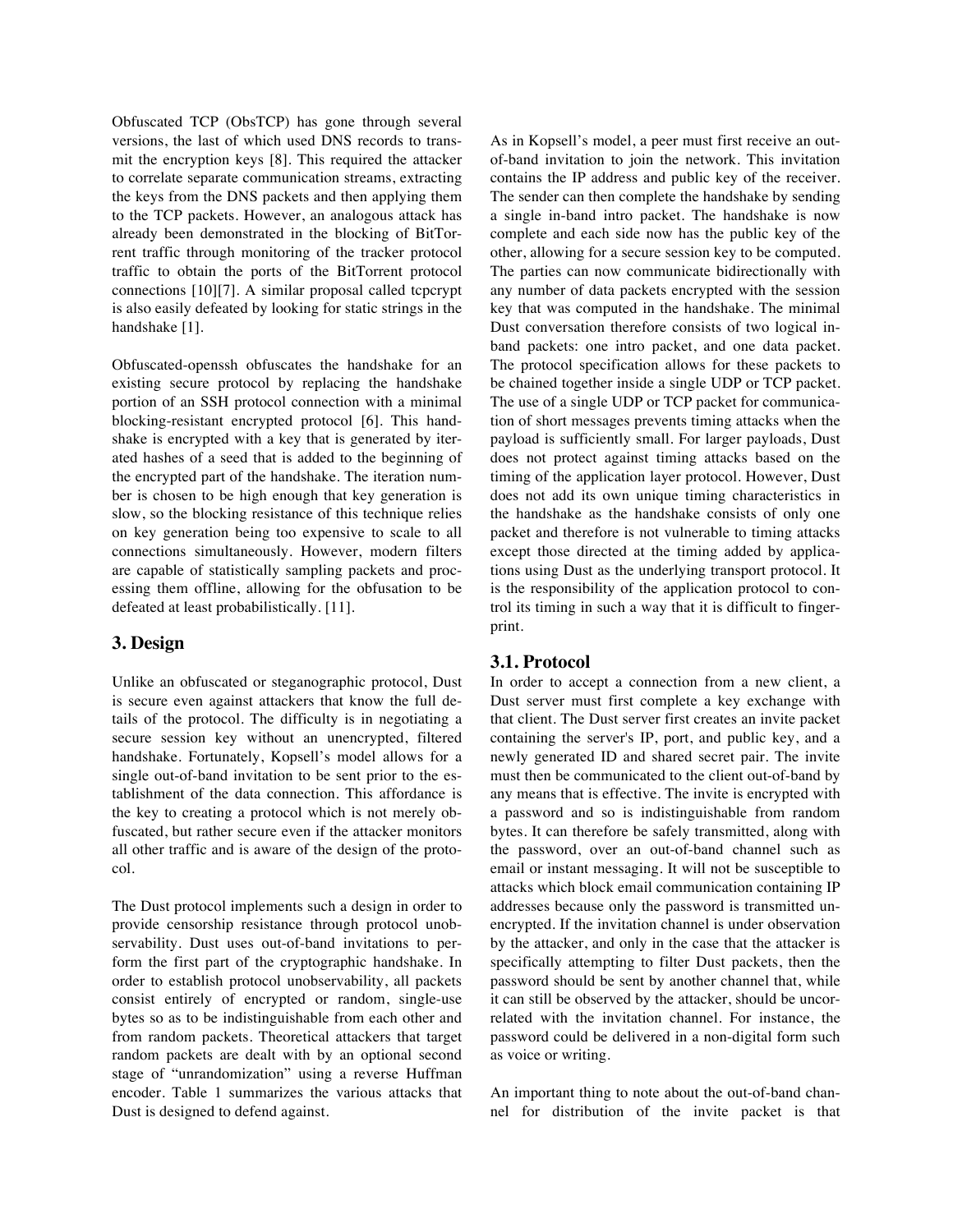anonymizing proxy networks already require such a channel for the purpose of proxy discovery. It is already necessary for communicating the proxy IP and port to the client without this communication being blocked by the attacker. Modifying the proxy discovery protocol to use Dust invite packets instead of plain-text IP and port pairs is a minimal change and allows for a truly secure protocol instead of mere obfuscation. The format for Dust invites is also more resistant to filtering than the invitations currently in use for anonymizing the proxies. The worst case for Dust invites is the one in which both the invite and the password are intercepted, they are correlated, and the invite is decrypted. The IP of the receiver and then by added to a blacklist and subsequently blocked. This worst cast scenario is equivalent to the current situation for anonymizing proxies which use unencrypted invitations.

In order to complete the handshake, the client uses the IP and port information from the invite packet to send an intro packet to the server. The first few bytes of the intro packet contain the random, single-use ID from the invite packet. The rest of the intro packet is encrypted with the secret from the invite packet. The payload of the intro packet is the public key of the client.

When the server receives a packet from an unknown IP address, it assumes it to be an intro packet and retrieves the ID from the beginning of the packet. This is used to look up the associated stored secret. The server uses the secret to decrypt the packet, retrieves the public key of the client, and generates a shared session key. It adds the session key to its list of known hosts, associated with the IP and port from which the intro packet was sent. This completes the second phase of the public key exchange. The client and server can now send and receive encrypted data packets freely. Since Dust packets can be chained inside of TCP or UDP packets, the intro packet may be followed immediately by a data packet. If the message to be communicated is short, then this single packet may constitute the entirety of the conversation.

### **3.2. Packet Format**

There are three types of Dust packets: invite, intro, and data. All three types of packets build upon the basic Dust packet format. In a basic Dust packet, the MAC is computed using the ciphertext, initialization vector (IV), and a key. The type of key used differs depending on the type of packet. Using a MAC allows for the contents of the packet to be verified against corruption or tampering. The IV is a single-use random value used to encrypt the ciphertext and compute the MAC. This ensures that the ciphertext and MAC values will be different even when sending the same data. Since the IV is random and the MAC is computed using the IV, both values are effectively random to an observer. The rest of the packet, excluding the padding, are encrypted to form the ciphertext. The ciphertext includes a timestamp, lengths for the data and padding, and the data itself. A separate padding length (PL) value is needed because several Dust packets may be contained inside a single UDP or TCP packet. Finally, a random number of random bytes of padding are added in order to randomize the packet length.

An invite packet contains all of the basic fields such as MAC, IV, and padding. The key used in an invite packet to encrypt the ciphertext and compute the MAC is a derived from a password and random salt value using a password-based key derivation function (PBKDF). The salt value is prepended to the encrypted packet. The use of both salt and a PBKDF makes it difficult to decrypt the packet by brute force. This protects the contents of the invite packet against decryption unless the password is known.

The invite packet includes the information necessary for the client to connect to the server and complete the handshake. It contains the server's public key, the IP and port where the server can be contacted, a flags byte which specifies if the connection to the server should be made using UDP or TCP and whether the IP address is an IPv4 or IPv6 address, and an ID and secret pair to be used in the construction of an intro packet.

In an intro packet, the ID is the same as the one received in the invite packet. This is effectively a singleuse random value as when it was contained in the invite packet it was encrypted and it is only seen in plain text in the intro packet. The ID is used by the server to link the intro packet to the stored single-use random secret. This secret is used to encrypt the ciphertext and to compute the MAC for the intro packet. Since each ID is a single-use value, only one intro packet can be sent for each invite packet received by the client. The rest of the fields in an intro packet are the same as a general Dust packet. The content of an intro packet is the public key of the client.

Once the server has obtained the client's public key from the intro packet, the key exchange is complete and a shared session key is computed by both sides for use in encrypting future data packets. In a data packet, the content is the data to be sent and the key used to encrypt the ciphertext and to compute the MAC is the shared session key derived from the exchanged public key and locally stored private key.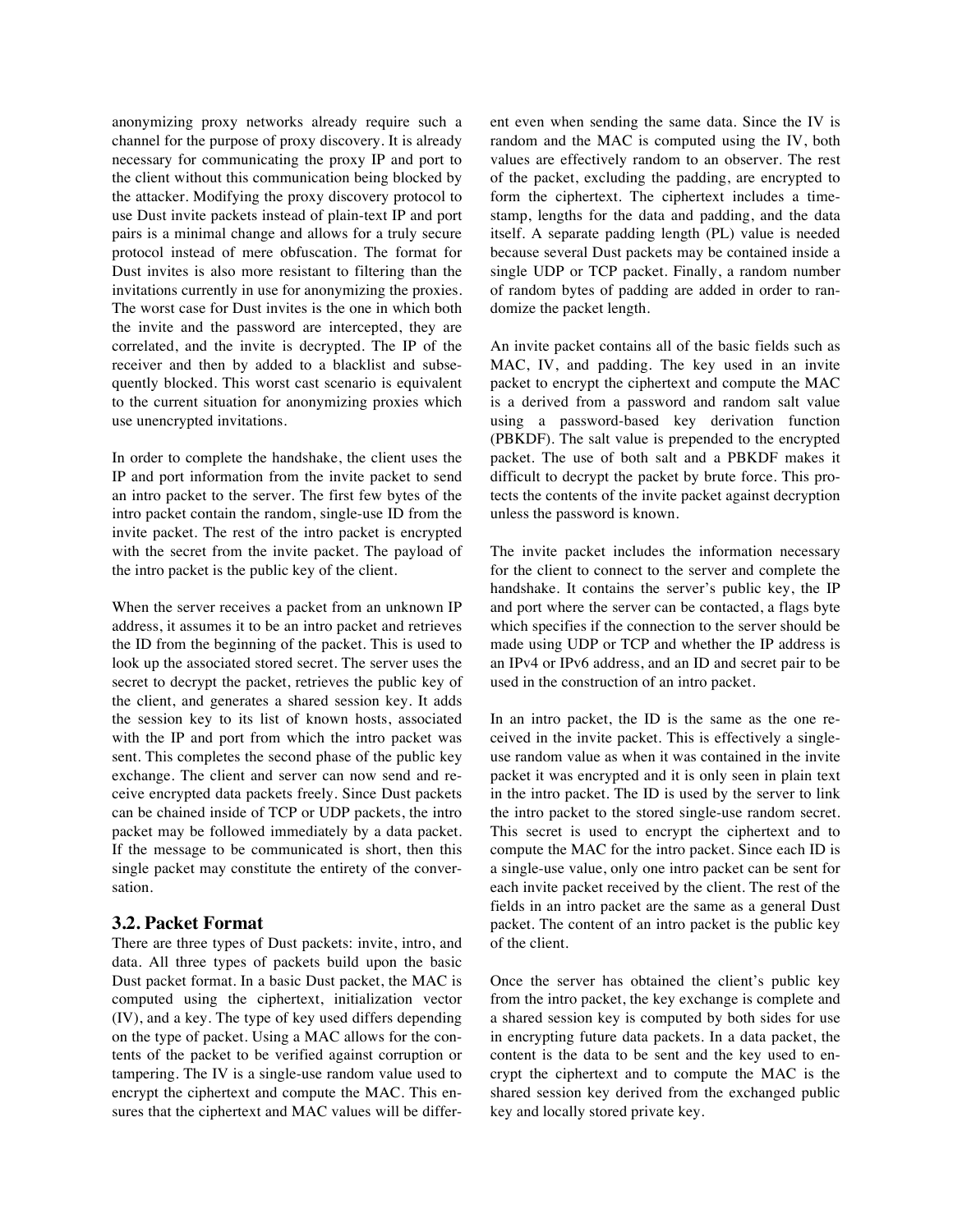## **4. Discussion**

Table 1 summarizes the attacks against the protocol and the protocol features that protect against those attacks. The common DPI attacks are covered as well as common attacks against general protocols such as corruption and replay of packets. The main theoretical attack that has been raised against Dust so far is that of statistical sampling and filtering of protocols with high entropy. Since Dust cannot be differentiated by normal means from other entropy maximizing protocols the attack must be against all such protocols.

To defend against this attack, recent versions of Dust include an optional "unrandomization". The high entropy output of the normal Dust encoder is given to a reverse Huffman encoder [12], which uses the frequency table from an existing protocol and "decompresses" the Dust packet to match that distribution. Through this process a Dust packet can be given an arbitrary entropy, thereby defeating high entropy filtering.

| <b>Attack</b>      | <b>Defense</b>              |
|--------------------|-----------------------------|
| Static strings     | All fields encrypted        |
|                    | or randomized               |
| Length             | Randomized padding          |
| Timing             | Single packet conversations |
| Corruption         | Encrypted MAC               |
| Replay             | Timestamp                   |
| Insertion          | Encrypted MAC               |
| <b>Brute</b> force | Salt and PBKDF              |
| High entropy       | Reverse Huffman Encoding    |

 **Table 1.** Attacks and defenses

# **5. Conclusion**

Dust allows for secure communication to be established without leaking information to the attacker that could be used to identify and block the protocol. For attackers that specifically seek to block Dust-like protocols, an optional second stage of steganographic encoding can be used, allowing Dust to resemble existing protocols (when an appropriate encoder is available) while maintaining its core properties of security and lack of information flow to the attacker.

Those wishing to examine or use the Dust protocol for academic or practical purposes can find the source code for its implementation at http://github.com/blanu/Dust. Although the general Dust protocol can use a variety of algorithms for its cryptography operations, the reference Dust implementation uses Skein-256-256 for hash, MAC, PRNG, PBKDF, and cipher functions and the curve25519 ECDH implementation for generate session keys from public and private keys. Further specific details about the implementation of the protocol can be found in the README at https://github.com/blanu/Dust/raw/master/README.

# **6. Acknowledgements**

This work was made possible by the generous intellectual contributions of Drake Wilson, Greg Hazel, and Luis Francisco-Revilla, as well as a grant from the University of Texas at Austin iSchool CDLF program and the IMLS.

## **7. References**

1. Bittau, A., Hamburg, M., Handley, M., Mazieres, D., and Boneh, D. The case for ubiquitous transport-level encryption. 19th USENIX Security Symposium., (2008).

2. Dingledine, R. Tor and circumvention: Lessons learned. The 26th Chaos Communication Congress, (2009).

3. Harrison, D. BEP 008: Tracker Peer Obfuscation. Retrieved from: http://www.bittorrent.org/beps/bep\_0008.html.

4. Hjelmvik, E and John, W. Breaking and Improving Protocol Obfuscation. Department of Computer Science and Engineering, Chalmers University of Technology, Technical Report No. 2010-05, ISSN 1652- 926X. (2010)

5. Kopsell, S., Hilling, U.: How to Achieve Blocking Resistance for Existing Systems Enabling Anonymous Web Surfing. In: Proceedings of the Workshop on Privacy in the Electronic Society. pp. 103-115. ACM Press, New York (2004)

6. Leidl, B. Obfuscated-OpenSSH README. Retrieved from: https://github.com/brl/obfuscatedopenssh/blob/master/README.obfuscation. (2010)

7. Message Stream Encryption. http://wiki.vuze.com/w/Message\_Stream\_Encryption (2006)